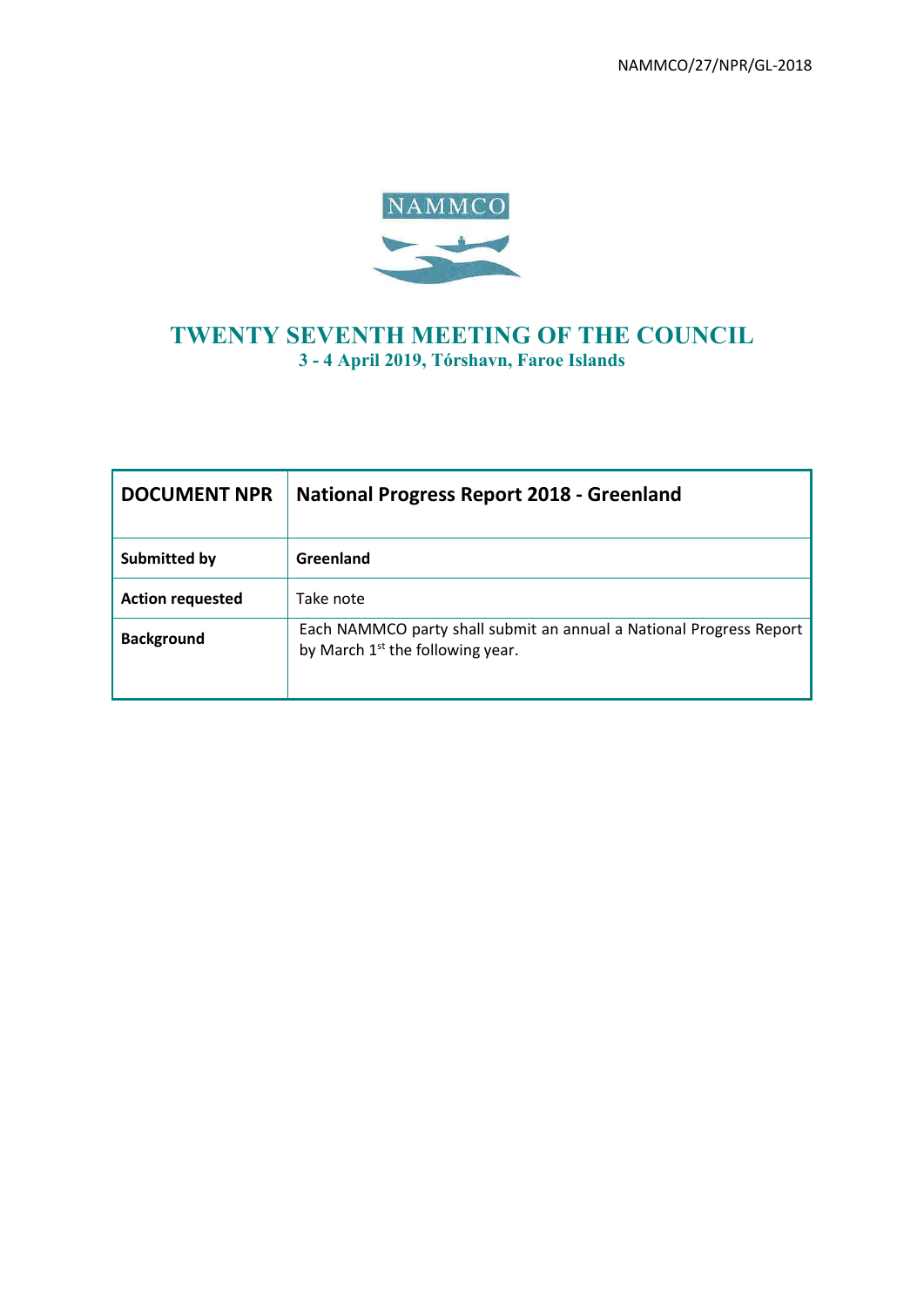#### **NATIONAL PROGRESS REPORTS GREENLAND 2018**

### **I INTRODUCTION**

*National Progress Reports should directly address the management measures and research undertaken by member countries in response to NAMMCO proposals for conservation and management, and research recommendations.* 

Sections II and III of this report summarize the research on pinnipeds and cetaceans done in Greenland in 2018 by The Greenland Institute of Natural Resources (GINR), in collaboration with several organizations. Section IV deals with management issues and was prepared by the Ministry of Fisheries, Hunting and Agriculture.

# **II RESEARCH BY SPECIES**

*If relevant, please note any field (sightings, tagging, scientific catches, etc.) and laboratory work, and any research results.*

#### **A Species and stocks studied**

#### *Pinnipeds*

- Walrus *Odobenus rosmarus –* Northern Baffin Bay and East Greenland
- Harbor seal *Phoca vitulina* Central West and South Greenland
- Bearded seal *Erignathus barbatus* East Greenland
- Ringed seal *Pusa hispida* West and East Greenland
- Harp seal *Pagophilus groenlandicus* West and East Greenland

#### *Cetaceans*

- Narwhal *Monodon monoceros* West and East Greenland
- Beluga *Delphinapterus leucas –*East Greenland
- Harbour porpoise *Phocoena phocoena* West Greenland
- Bowhead whale *Balaena mysticetus* –West and East Greenland
- Humpback whale *Megaptera novaeangliae* West and East Greenland
- Fin whale *Balaenoptera physalus*  West and East Greenland
- Minke whale *Balaenoptera acutorostrata* West and East Greenland
- White beaked dolphins *Lagenorhynchus albirostris*  East Greenland
- Killer whale *Orcinus orca*  East Greenland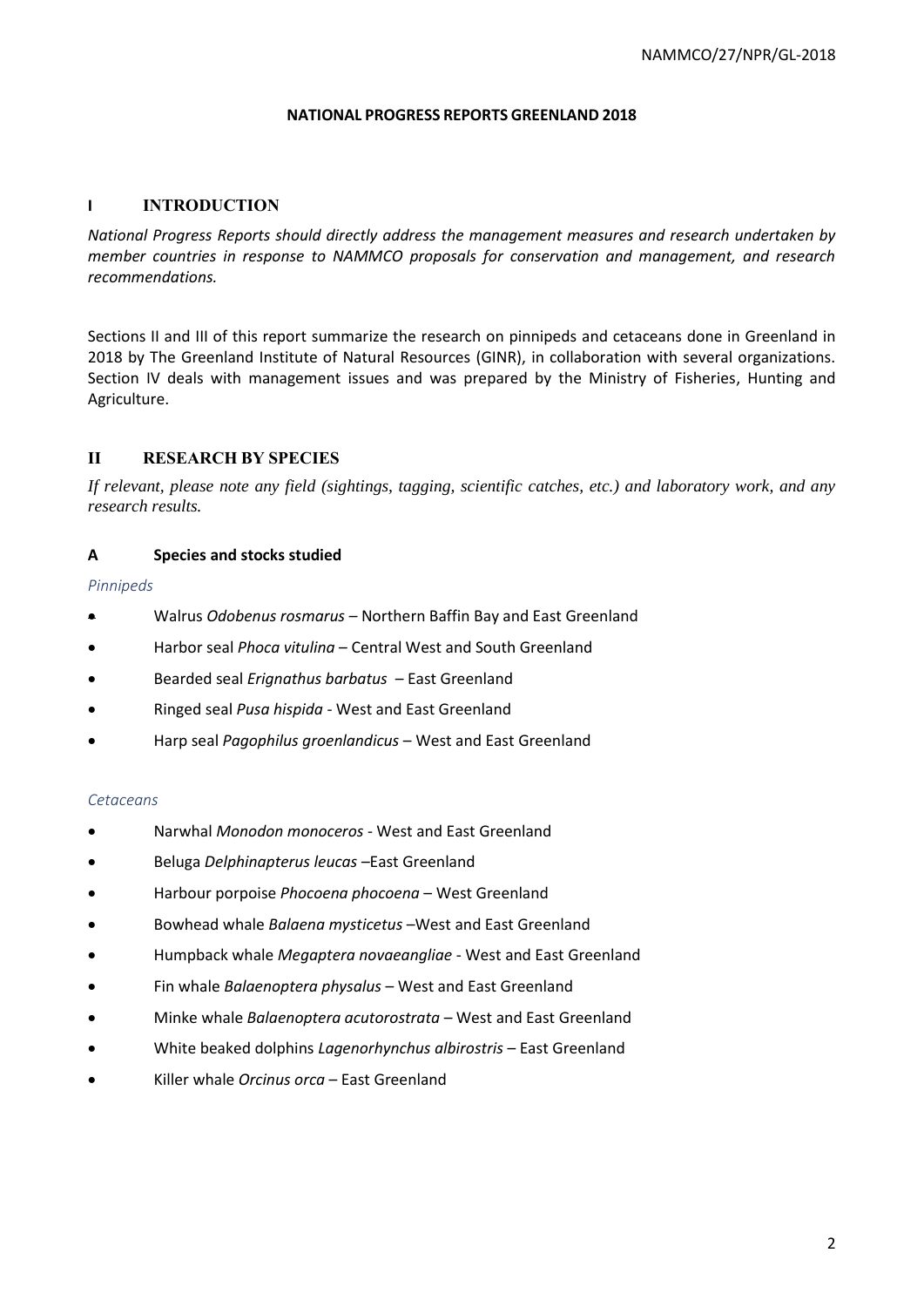### **B Field work in 2018**

# **Walrus**

Work with walruses in 2018 consisted on analyses of a variety of analysis for a NAMMCO assessment during fall and an aerial survey during spring in the North Water Polynya. The survey targeted also beluga, narwhals and bearded seals. In addition, we communicated with people from Pituffik, Qaanaaq, to document terrestrial haul-outs from Wolstenholme Fjord / Uummannap Kangerlua.

# **Seals**

The time-series of ringed seal tagging in Sermilik (Southeast Greenland) and in Kangia (Jacobshavn Icefjord, West Greenland) continued in 2018. The main aim of this work is to obtain oceanographic data for climate analysis. The study is complemented with data obtained from tags of Greenland halibut. A by-product of this study is data on habitat use, movements and ecology of seals and halibut in the Ilulissat Icefjord, Disko Bay.

As part of an environmental study program financed by the oil industry, and in collaboration with the Norwegian Marine Research Institute, data on harp seal pups tagged with satellite senders in the Greenland Sea in April 2017 were analyzed.

A second project from the same environmental study program, this time in collaboration with the University of Aarhus, consisted of tagging ringed seals in the coastal waters of Northeast Greenland in august 2017. Both studies sent data well into 2018.

### **Cetaceans**

An aerial surveys for narwhals was carried out in Dove Bugt, Northeast Greenland in summer 2018, as part of the environmental study program mentioned above.

Target species of other telemetry studies in 2018 were narwhals in East Greenland, as well as fin and minke whales off Maniitsoq, West Greenland and humpback whales in West and East Greenland.

Satellite telemetry of narwhals in East Greenland was complemented with the use of sensors to document feeding events, heart rate and received sound levels to develop techniques for assessing the impact of anthropogenic noise. In East Greenland, telemetry studies in Scoresbysund started in 2010. The 2018 season in Scoresbysund included, as in 2017, controlled exposure experiments using a research vessel with a modified seismic air gun in an area with hydrophones moored into the sea floor and instrumented narwhals.

For the last time in a three year series, a narwhal tagging project was carried out in Kangerlussuaq fjord, East Greenland in August 2018.

As in previous years, the long-term studies of bowhead whales in Disko Bay for 2018 focused on testing technology for combining satellite telemetry and recording sounds on the surface of whale bodies, in order to better understand the effect of sound from seismic air guns. In addition, oceanographic tags that record temperature, salinity, depth and position are under development.

Collection of identification pictures taken by the public of humpback whales flukes and dorsal fins from West Greenland continued throughout 2018. In Nuuk, fieldwork on humpback whales included photoidentification, biopsy sampling, satellite telemetry and drone recordings.

Studies of large whales in Tasiilaq, Southeast Greenland, carried out by the Climate Research Centre in Greenland, continued in 2018. Methods include photo identification, biopsy darting, satellite telemetry, passive acoustic monitoring, oceanographic measurements, distribution of potential prey and analysis of diverse samples from harvested animals.

The Danish Centre for Energy and Environment (DCE), University of Aarhus, maintains a database with observations collected by dedicated marine mammal and sea bird observers on board vessels carrying out seismic surveys under licences provided by the Bureau of Minerals and Petroleum.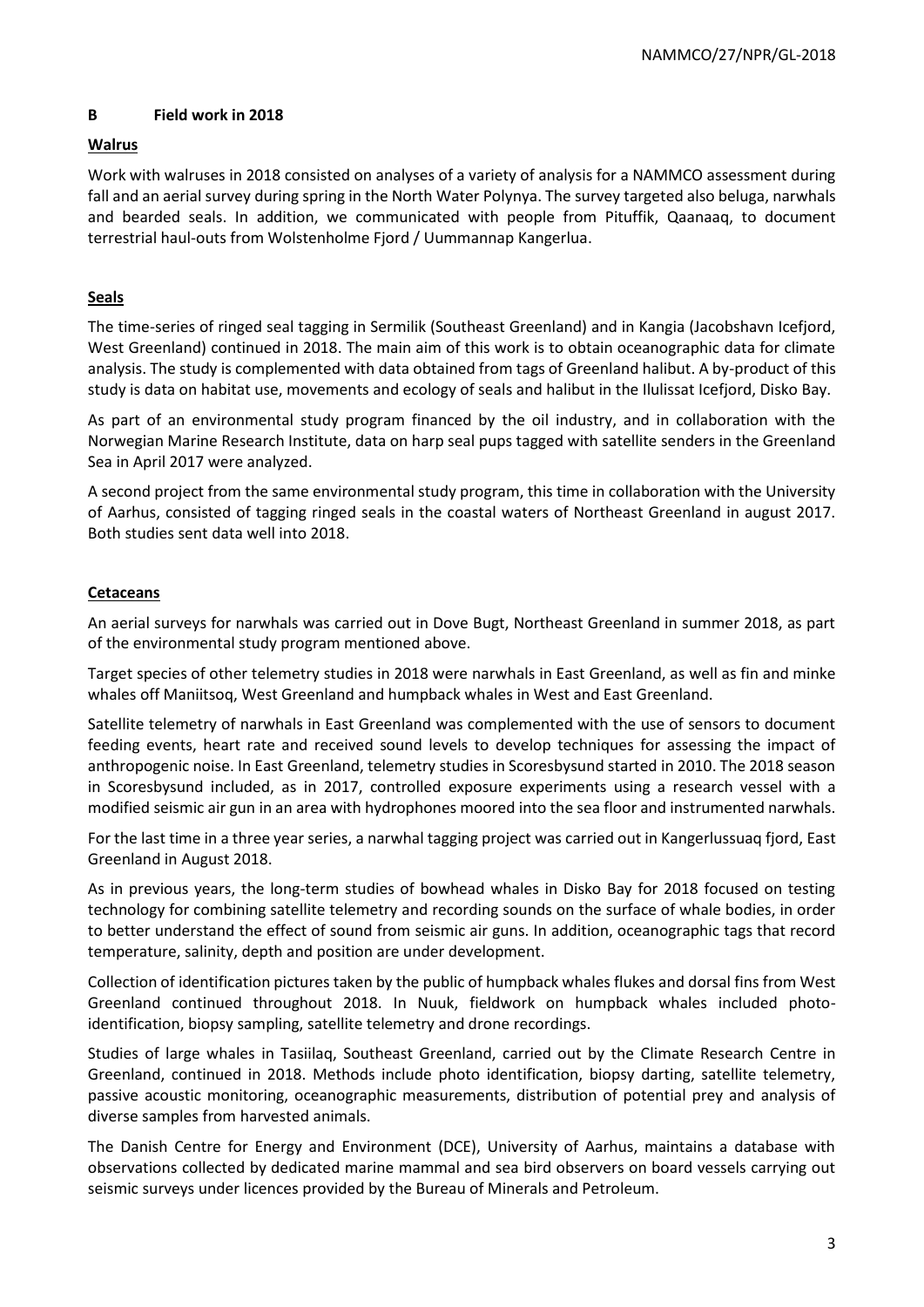### **C Laboratory work in 2018**

Laboratory work carried included the analysis of stomach samples from seals and fish in Nuuk, as well as genetic analyses of bowhead whales at the University of Oslo, and preliminary x-ray spectrometry analysis of trace elements in narwhal teeth.

Sound recordings from moorings in West and East Greenland are being analyzed for estimates of background noise and seasonal occurrence of cetaceans and bearded seals, as well as monitoring of seismic exploration.

# **D Other studies in 2018**

A number of desktop studies were carried out during 2018, including analysis of catch statistics for a number of species and assessments of narwhal and beluga for scientific working groups under NAMMCO/JCNB and of large whales for the IWC.

### **E Research results in 2018**

The majority of research results from the fieldwork of 2018 are not available yet.

# **III ONGOING (CURRENT) RESEARCH**

*A brief description of current year research projects that would be relevant to the Scientific Committee.*

The time-series of ringed seal tagging in Sermilik (Southeast Greenland) and in Kangia (Jacobshavn Icefjord, West Greenland) will continued in 2019.

Marine mammal surveys planned for 2019 include surveys for narwhals during summer in Inglefield Bredning and Melville Bay.

In order to understand the stock delineation and to obtain complementary data for abundance estimates, GINR runs a series of satellite telemetry studies. In 2019, the focus will be on narwhals in East Greenland.

The long-term studies of bowhead whales in Disko Bay will also continue. Work in 2019 will focus on the collection of biopsy samples for mark – recapture abundance estimates.

Telemetry studies of narwhals in Scoresbysund, East Greenland, started in 2010. Tagging is planned for 2019.

Studies of large whales in Tasiilaq, Southeast Greenland, carried out by the Climate Research Centre (GCRC) at GINR will continue.

As in previous years, collection of identification pictures taken by the public of humpback whales flukes and dorsal fins from West Greenland will continue. In Nuuk, fieldwork on humpback whales includes photoidentification, biopsy sampling and satellite telemetry. This work is coordinated by the GCRC.

Other work on marine mammals carried out by the GCRC include the establishment of a network of acoustic and oceanographic moorings and a pilot study to monitor narwhals and glacier fronts with automated cameras.

# **IV ADVICE GIVEN AND MANAGEMENT MEASURES TAKEN**

*Report what kind of management advice (scientific) of relevance for the NAMMCO Council and the Scientific Committee has been provided to the authorities in respective member countries, and, similarly, what management measures have been taken e.g. Executive Orders.* 

Advice and quotas for cetaceans and pinnipeds in the calendar year 2018 are summarized in table 1.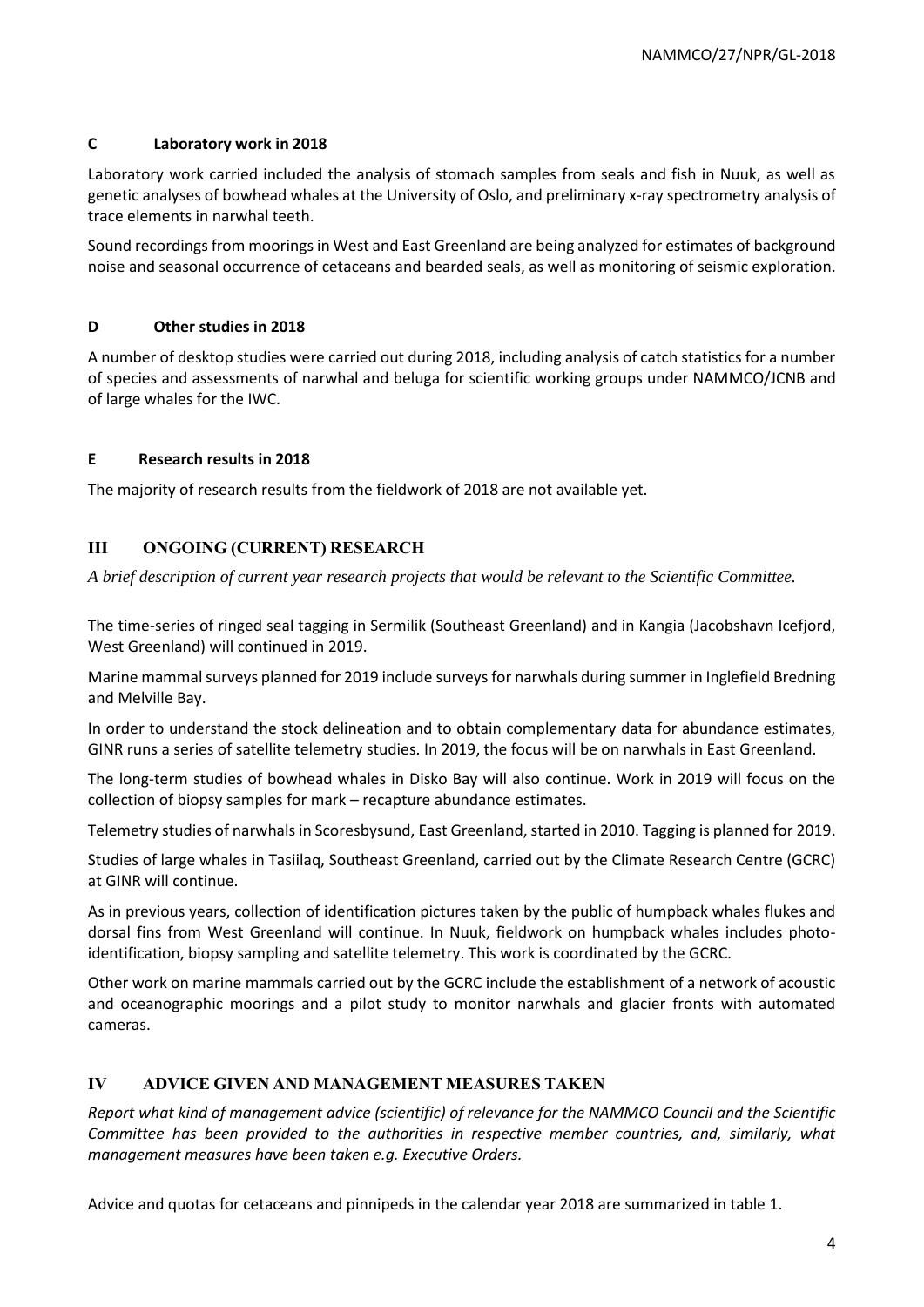Quotas for large whales are set by the IWC. On its meeting in 2014, the IWC agreed upon quotas for the remaining years of the block period 2015 – 2018. The IWC quotas were implemented. At the IWC 67 meeting in 2018, the IWC agreed upon quotas and revised carry-over provisions for the new quota block 2019 – 2026.

A revised Executive Order regulating the hunt on large whales come into force from January 2019. The changes are in line with decisions made at IWC 67 on extension of hunting period for minke whales to all year round and removal of the minimum length limit for hunting fin whales.

The Government of Greenland sets the quotas for narwhals. The quotas for 2018 were in accordance with recommendations from 2015 by NAMMCO and JCNB, however in December 2018, the Government of Greenland decided to raise the quota in Melville Bay and Disko Bay with 20 narwhals in each area. The quota for Melville Bay was on 90 animals, raised from 70 animals. In Disko Bay the narwhal quota was raised from 85 to 105. Catches in Melville Bay during the past several years have consequently been higher than the advice. Surveys from 2007, 2012 and 2014 indicate that the summering stock of narwhals in Melville Bay is relatively small and the level of catches poses a risk of decline higher than recommended by NAMMCO and JCNB.

The quota for narwhals in East Greenland were in accordance with recommendations from 2015 by NAMMCO and JCNB. For Ittoqqortoormiit, the quota was 50 animals, while in Tasiilaq the quota was of 16. The official NAMMCO advice in 2017 was as recommended by the JCNB/NAMMCO JWG in 2015. The JWG met again in spring 2017 and concluded that narwhals below 72°N in East Greenland were with a high probability, declining. A reduction of catches to 10 narwhals in Ittoqqortoormiit, 10 in Kangerlussuaq fjord (north of Tasiilaq) and zero south of Kangerlussuaq were recommended. This advice was corroborated by NAMMCO SC in November 2017. The delegation from Greenland requested clarifications on how "small stocks" are defined, and which criteria are used to categorize a stock as a "small stock". The question has been given to SC, and it is expected that an answer to be given during the Annual Meeting in 2019. In 2017, 91 narwhals were reported caught in East Greenland. In 2018, 51 narwhals were reported caught in Ittoqqortoormiit, and 22 were reported caught in Tasiilaq. It is highly probable that the catch of narwhals in East Greenland is not sustainable.

The Government of Greenland sets the quotas for beluga. The quotas for 2018 were in accordance with recommendations from 2015 by NAMMCO and JCNB.

There are no quotas for pilot whale, harbor porpoise, white-sided and white-beaked dolphins and killer whales.

In 2013, NAMMCO recommended that Greenland should take a closer look at the accuracy of catch data for harbor porpoises and killer whales. This work has not been completed.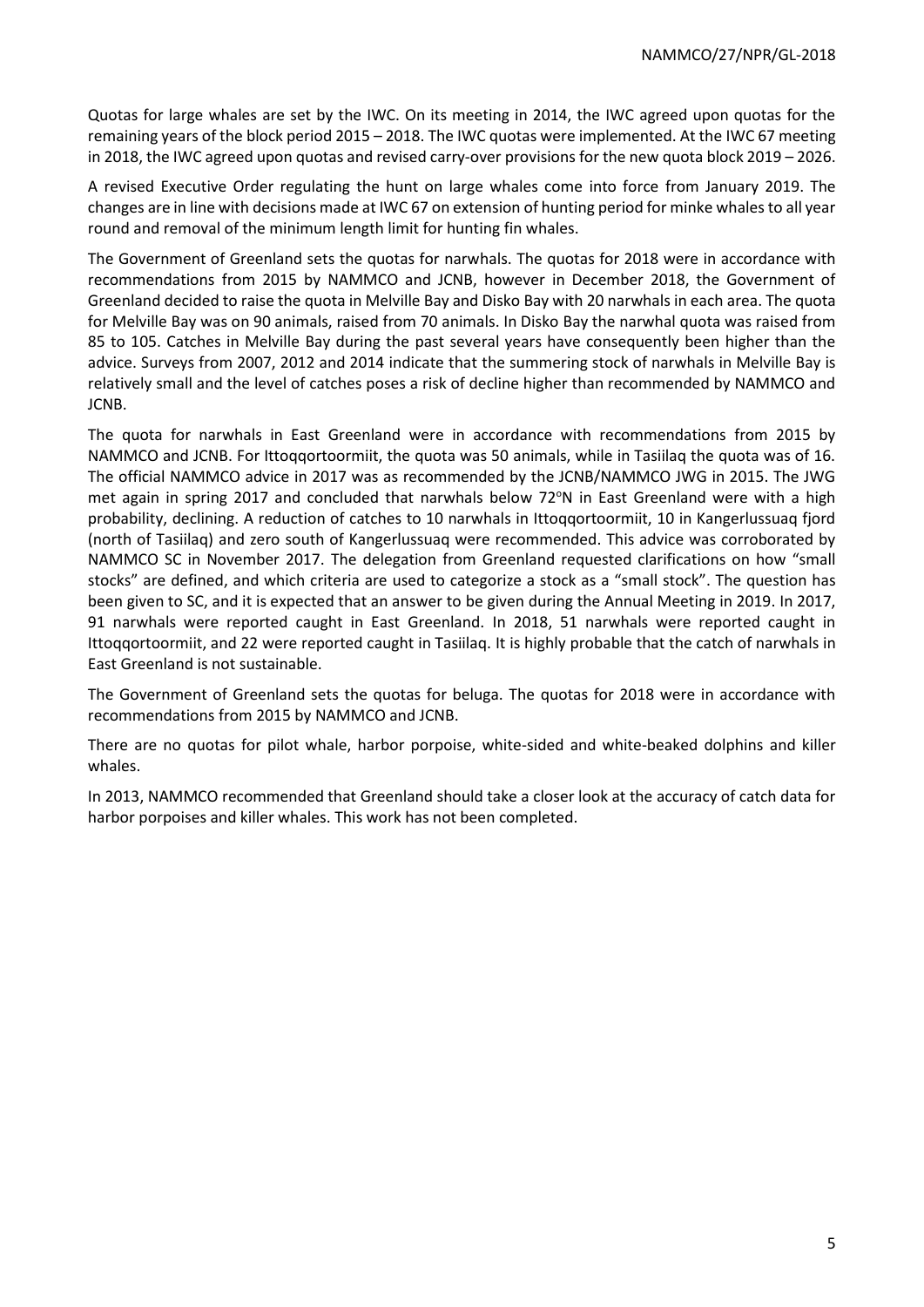Table 1. Overview of management advice per stock and the quota or other management measures used in 2018.

 $\overline{a}$ 

| <b>Species - stock</b>                         | <b>Advisor</b>           | Advice in 2018                                  | <b>Management measure 2018</b>                           |
|------------------------------------------------|--------------------------|-------------------------------------------------|----------------------------------------------------------|
| Harbour seal                                   | <b>NAMMCO</b>            | Total protection                                | Protected since 2010                                     |
| Grey seal                                      | <b>NAMMCO</b>            | <b>Total protection</b>                         | Protected since 2010                                     |
| Harp seal                                      | ICES/NAFO/NAMMCO         | No concern                                      | No catch limit                                           |
| <b>Hooded</b> seal                             | ICES/NAFO/NAMMCO         | No concern                                      | No catch limit                                           |
| Walrus - Baffin Bay                            | <b>NAMMCO</b>            | 85 landed animals                               | Quota of 85                                              |
| Walrus - Davis Strait / Baffin Island          | <b>NAMMCO</b>            | 100 or less removals                            | Quota of 69                                              |
| Walrus - East Greenland                        | <b>NAMMCO</b>            | 20 or less removals                             | Quota of 18                                              |
| Beluga - West Greenland                        | <b>JCNB &amp; NAMMCO</b> | 320 landed animals.<br>Protection south of 65°N | Quota of 320, of which 20 are allocated<br>south of 65°N |
| Beluga - Qaanaaq                               | <b>JCNB &amp; NAMMCO</b> | Catch of 20 acceptable                          | Quota of 20                                              |
| Narwhal - Etah                                 | <b>JCNB &amp; NAMMCO</b> | 5 landed animals                                | Quota of 5                                               |
| Narwhal - Inglefield Bredning                  | <b>JCNB &amp; NAMMCO</b> | 98 landed animals                               | Quota of 98                                              |
| Narwhal - Melville Bay                         | <b>JCNB &amp; NAMMCO</b> | 70 landed animals                               | Quota of 90                                              |
| Narwhal - Uummannaq                            | <b>JCNB &amp; NAMMCO</b> | 154 landed animals                              | Quota of 154                                             |
| Narwhal - Disko Bay to South Greenland area    | <b>JCNB &amp; NAMMCO</b> | 97 landed animals                               | Quota of 117 <sup>i</sup>                                |
| Narwhals - Ittoqqortoormiit                    | <b>JCNB &amp; NAMMCO</b> | 50 landed animals                               | Quota of 50                                              |
| Narwhal - Tasiilaq                             | <b>JCNB &amp; NAMMCO</b> | 16 landed animals                               | Quota of 16                                              |
| Bowhead whale - West Greenland / Arctic Canada | <b>IWC</b>               | 5 removals acceptable                           | Quota of 2                                               |
| Humpback whale - West Greenland                | <b>IWC</b>               | 10 removals acceptable                          | Quota of 10                                              |
| Fin whale - West Greenland                     | <b>IWC</b>               | 19 removals acceptable                          | Quota of 19                                              |
| Minke whale - West Greenland                   | <b>IWC</b>               | 164 removals acceptable                         | Quota of 164                                             |
| Minke whale - East Greenland                   | <b>IWC</b>               | 12 removals acceptable                          | Quota of 12                                              |

<sup>&</sup>lt;sup>i</sup> The quota in the Disko Bay area was 85, and the remaining 12 were allocated to West and Southwest Greenland. After quotas were raised in December 2018, the quotas in Disko Bay were 105, and unchanged in West and Southwest Greenland.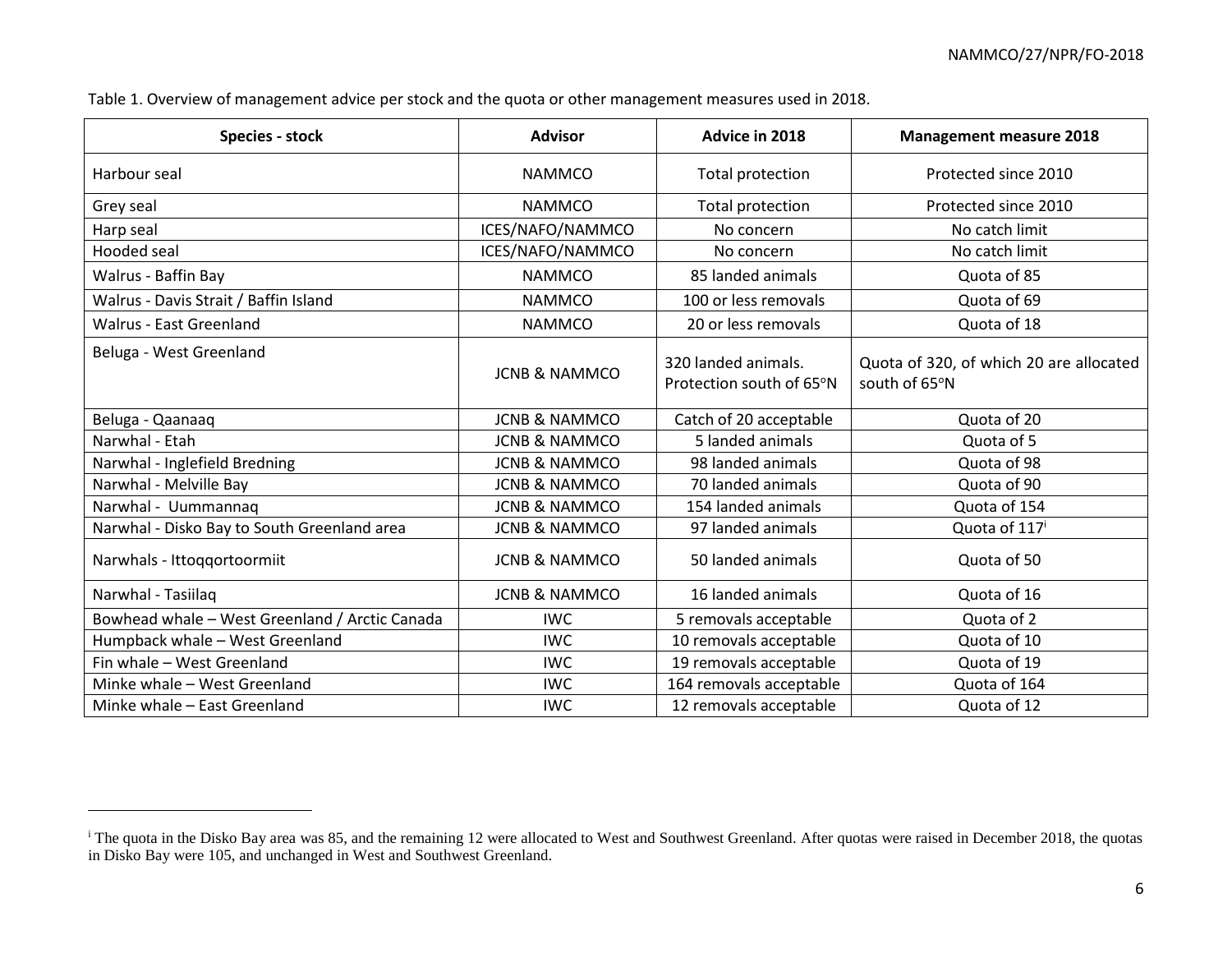# **V PUBLICATIONS AND DOCUMENTS (2018 ONLY, GINR ONLY)**

*Include titles of publications, reports and documents published in the report year that are likely to be of interest to the work of the Scientific Committee. List peer-reviewed publications first and then "grey" literature separately.*

# **Peer reviewed**

- Accardo, C.M., Ganley, L.C., Brown, M.W., Duley, P.A., George, J.C., Reeves, R.R., Heide-Jørgensen, M.P., Tynan, C.T. and Mayo, C.A. 2018. Sightings of a bowhead whale (*Balaena mysticetus*) in the Gulf of Maine and its interactions with other baleen whales. J. Cetacean Res. Manage. 19: 23-30.
- Andersen, A. O., M.P. Heide-Jørgensen, J. Flora, 2018. Is sustainable resource utilisation a relevant concept in Avanersuaq? The walrus case. AMBIO<https://doi.org/10.1007/s13280-018-1032-0>
- Blackwell SB, Tervo OM, Conrad AS, Sinding MHS, Hansen RG, Heide-Jørgensen MP (2018) Spatial and temporal patterns of sound production in east Greenland narwhals. PLoS ONE 13(6): e0198295 <https://doi.org/10.1371/journal.pone.0198295>
- Bourque J, Dietz R, Sonne C, St Leger J, Iverson S, Rosing-Asvid A, Hansen M, McKinney MA (2018) Feeding habits of a new Arctic predator: insight from full-depth blubber fatty acid signatures of Greenland, Faroe Islands, Denmark and managed-care killer whales Orcinus orca. Marine Ecology Progress Series 603: 1-12.
- Chambault P, Albertsen CM, Patterson TA, Hansen RG, Tervo O, Laidre K and Heide-Jørgensen MP (2018) Sea surface temperature predicts the movements of an Arctic cetacean: the bowhead whale. Nature Scientific Reports 8:9658
- Citta JJ, Lowry LF, Quakenbush LT, Kelly BP, Fischbach AS, London JM, Jay CV, Frost KJ, O'Corry Crowe G, Crawford JA, Boveng PL, Cameron M, Von Duyke AL, Nelson M, Harwood LA, Richard P, Suydam R, Heide-Jørgensen MP, Hobbs RC, Litovka DI, Marcoux M, Whiting A, Kennedy AS, George JC, Orr J, Gray T (2018) A multi-species synthesis of satellite telemetry data in the Pacific Arctic (1987–2015): Overlap of marine mammal distributions and core use areas. Deep Sea Research Part II: Topical Studies in Oceanography 2018. [https://doi.org/10.1016/j.dsr2.2018.02.006.](https://doi.org/10.1016/j.dsr2.2018.02.006)
- Desforges JP, Hall A, McConnell B, Rosing-Asvid A, Barber JL, Brownlow A, De Guise S, Eulaers I, Jepson PD, Letcher RJ, Levin M, Ross PS, Samarra F, Vikingson G, ; Sonne C, Dietz R (2018) Predicting global killer whale population collapse from PCB pollution. SCIENCE 361: 6409: 1373-1376.
- Garde E, Bertelsen MF, Ditlevsen S, Heide-Jørgensen MP, Nielsen NH, Frie AK, Olafsdottir D, Siebert U, Hansen SH (2018) Accuracy of the aspartic acid racemization technique in age estimation of mammals and the influence of body temperature. NAMMCO Publications. <https://doi.org/10.7557/3.4400>
- Garde E, Jung-Madsen S, Ditlevsen S, Hansen RG, Zinglersen KB, Heide-Jørgensen MP (2018) Diving behavior of the Atlantic walrus in high Arctic Greenland and Canada. J Exp Mar Bio Ecol 500: 89- 99.
- Hansen RG, Boye TK, Larsen RS, Nielsen NH, Tervo OM, Nielsen RD, Rasmussen MH, Sinding M-HS, Heide-Jørgensen MP (2018) Abundance of whales in West and East Greenland in summer 2015. NAMMCO Scientific Publication 11. doi: 10.1101/391680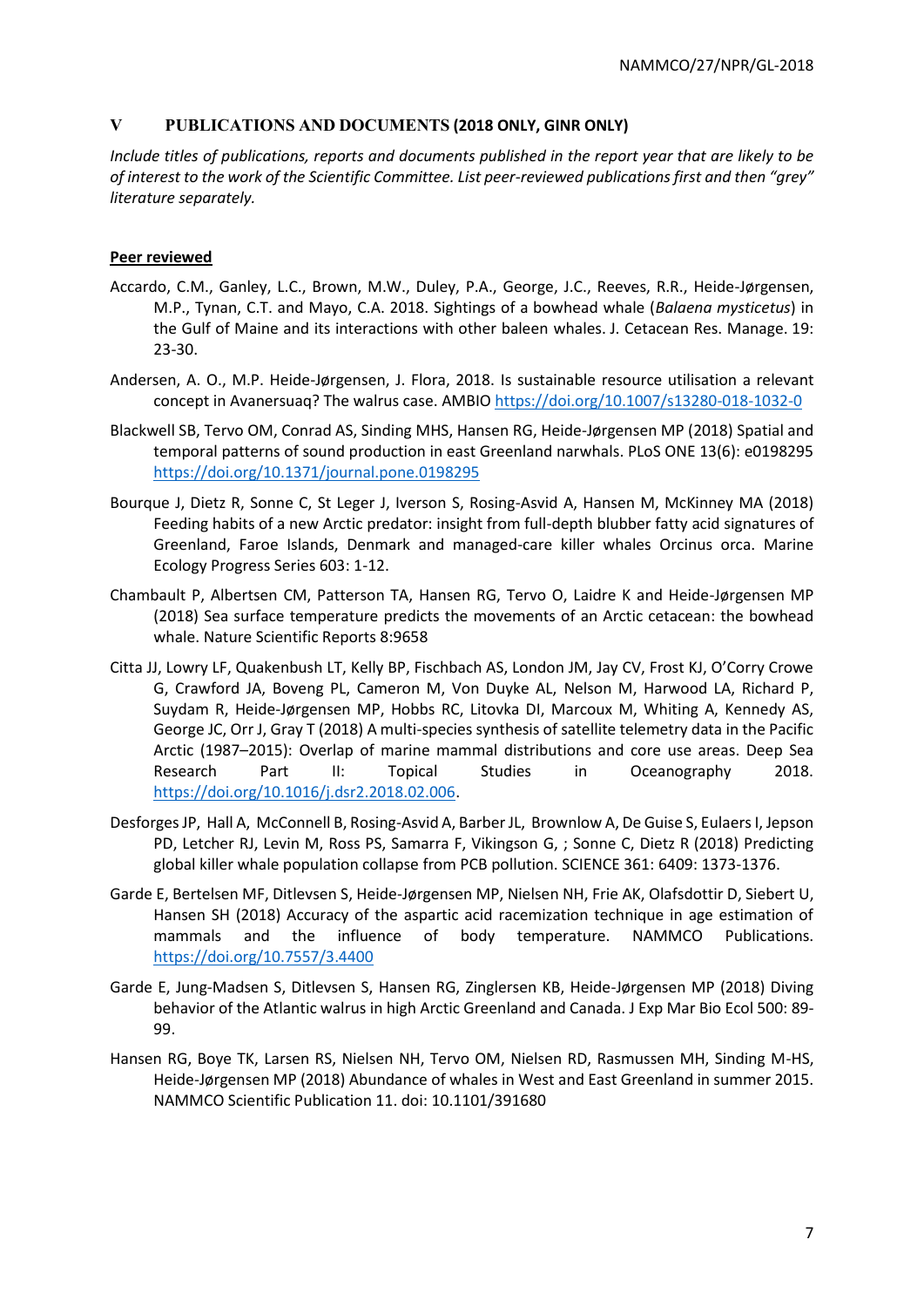- Hastrup, K., Oberborbeck Andersen, A., Grønnow, B., Heide-Jørgensen, M.P. 2018. Hunting around the North Water: Drivers of natural and social change over a millennium. AMBIO https://doi.org/10.1007/s13280-018-1028-9
- Hauser DDW, Laidre KL, Stern HL (2018) Vulnerability of Arctic marine mammals to vessel traffic in the increasingly ice-free Northwest Passage and Northern Sea Route. Proceedings of the National Academy of Sciences. doi/10.1073/pnas.1803543115
- Hauser DDW, Laidre KL, Stern HL, Suydam RS, Richard PR (2018). Indirect effects of sea ice loss on summer-fall habitat and behaviour for sympatric populations of an Arctic marine predator. Diversity and Distributions https://doi.org/10.1111/ddi.12722
- Heide-Jørgensen, M.P. 2017. Narwhal, *Monodon monoceros*. Encyclopedia of Marine Mammals 3rd Edition (Eds. B. Würsig, J.G.M Thewissen, K.M. Kovacs). Elsevier, Academic Press, San Diego, 689- 692.
- Hunt KE, Lysiak NSJ, Matthews CJD, Lowe C, Fernández Ajó A, Dillon D, Willing C, Heide-Jørgensen MP, Ferguson SH, Moore MJ, Buck CL (2018) Multi-year patterns in testosterone, cortisol and corticosterone in baleen from adult males of three whale species. Conservation Physiology 6(1): coy049; doi:10.1093/conphys/coy049
- Laidre KL and Regehr EV (2018) Arctic marine mammals. In "Encyclopedia of Marine Mammals" (Bernd Würsig, J.G.M. Thewissen, and Kit M. Kovacs, eds.), 3rd edition. Pp 34-40. Academic Press/Elsevier, San Diego, CA, USA
- Laidre KL, Stirling I, Estes J, Kochnev A and Roberts J (2018). Historical and potential future importance of large whales as food for polar bears. Frontiers in Ecology and the Environment. 16(9): 515- 524 doi.org/10.1002/fee.1963
- Nielsen NH, Teilmann J, Sveegaard S, Hansen RG, Sinding M-HS, Dietz R, Heide-Jørgensen MP (2018) Oceanic movements, site fidelity and deep diving in harbour porpoises from Greenland show limited similarities to animals from the North Sea. Marine Ecology Progress Series 597: 259–272 doi:10.3354/meps12588
- Yurkowski DJ, Auger‐Méthé M, Mallory ML, Wong SNP, Grant Gilchrist H, Derocher AE, Richardson E, Lunn NL, Hussey NE, Marcoux M, Togunov R, Fisk AT, Harwood LA, Dietz R, Rosing‐Asvid A, Born EW, Mosbech A, Fort J, Grémillet D, Loset L, Richard PR, Iacozza J, Jean‐Gagnon F, Brown TM, Westdal KH, Orr J, LeBlanc B, Hedges KJ, Treble MA, Kessel ST, Blanchfield PJ, Davis S, Maftei M, Spencer N, McFarlane‐Tranquill CL, Montevecchi WA, Bartzen B, Lynne Dickson D, Anderson C, Ferguson SH (2018) Abundance and species diversity hotspots of tracked marine predators across the North American Arctic. *Diversity and Distributions* 1–18. <https://doi.org/10.1111/ddi.12860>
- Witting, L. (2018) The natural selection of metabolism explains curvature in allometric scaling. Oikos 127: 991-1000

# **Meeting documents**

- Garde E, Hansen RG, Heide-Jørgensen MP (2018) Catch Statistics and age structures for Atlantic walrus in Greenland 1993 to 2018. NAMMCO SC/25/14-WWG/04.
- Givens, G. H., Allison, C., Donovan, G., George, J.C., Scordino, J., Stachowitsch, M., Suydam, R., Tiedemann, R., Witting, L. (2018) Report of the intersessional correspondence group on drafting an Aboriginal Whaling Scheme. IWC/SC/67b/AWMP21
- GINR (2018) National Progress Report 2017 Greenland. SC/25/NPR-GL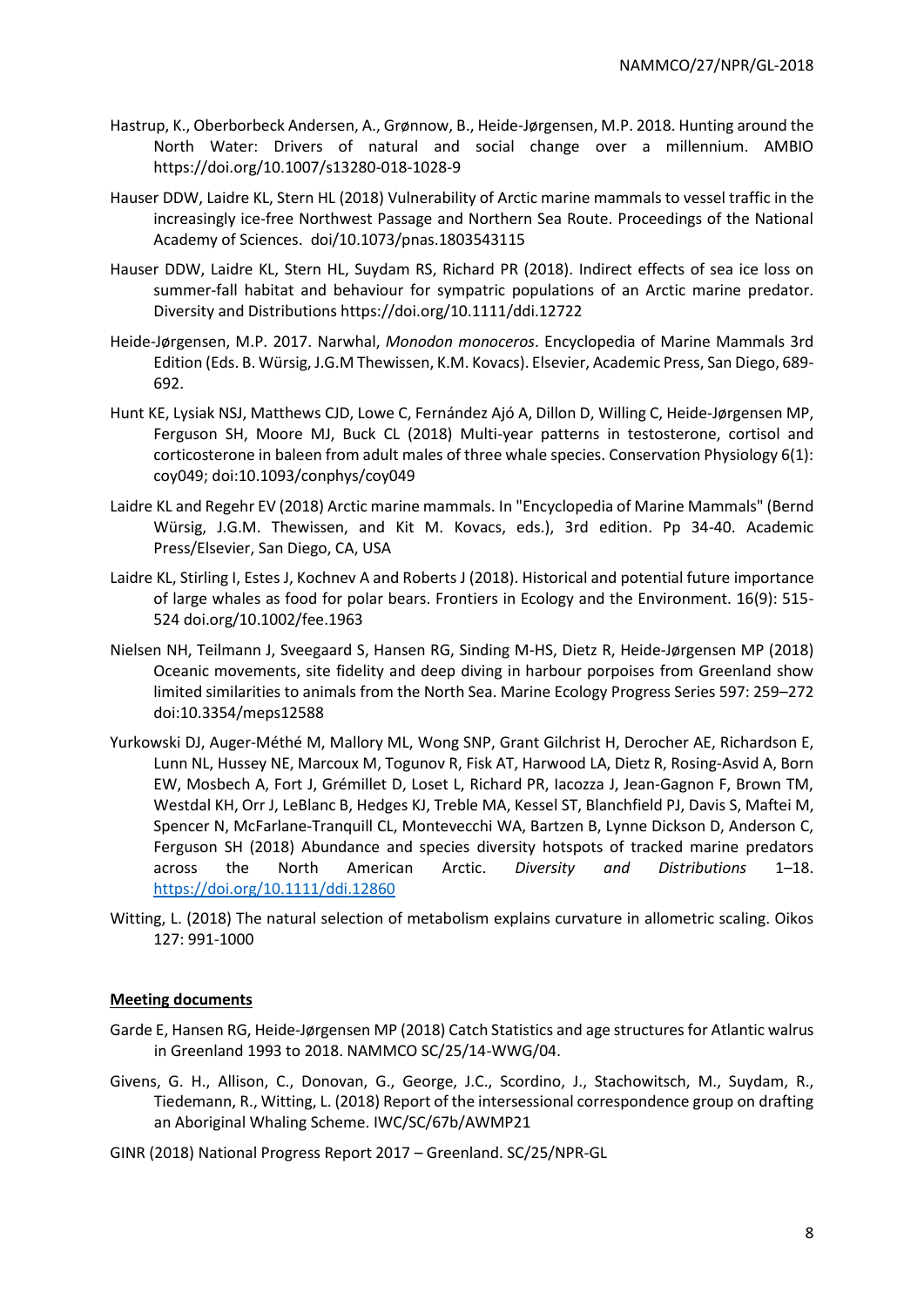- Heide-Jørgensen MP, Merkel F, Stern H, Garde E, Hansen RG (2018). The sea ice recedes but the walrus just stay. NAMMCO SC/25/14-WWG/05.
- Hansen R. & Heide-Jørgensen MP, Abundance of walrus in the North Water 2018. SC/25/14-WWG/06
- Hansen R, Recalculations for North Water Survey 2018. NAMMCO SC/25/14-WWG/06b
- Hansen R *et al.,* Current and past abundance of walrus in East Greenland. NAMMCO SC/25/14- WWG/07
- Hansen R, Recalculations for Summer Survey in East Greenland. NAMMCO SC/25/14-WWG/07b
- Hansen R. Updated abundance estimates of whales in West and East Greenland in 2005-2015. Hansen RG et al. IWC SC/DXX/AWMPXX
- Witting, L. (2018) A candidate SLA for fin whales in West Greenland. IWC/SC/67b/AWMP13
- Witting, L. (2018) A candidate SLA for the common minke whale in West Greenland. IWC/SC/67b/AWMP14
- Witting, L. (2018) On evaluation trials for West Greenland minke whales. IWC/SC/67b/AWMP18
- Witting, L. (2018) A potential SLA for West Greenland fin whales. IWC/SC/M18/AWMP03
- Witting, L. (2018) On banks in management systems with carryover. IWC/SC/M18/AWMP04
- Witting, L. (2018) Assessment of Baffin-Bay (North Water) walrus 2018. NAMMCO/SC/25/14- WWG/09
- Witting, L. (2018) Assessment of West Greenland East Baffin walrus 2018. NAMMCO/SC/25/14- WWG/10
- Witting, L. (2018) Assessment of West Greenland walrus 2018. NAMMCO/SC/25/14-WWG/11
- Witting, L. (2018) Assessment runs for East Greenland walrus 2018. NAMMCO/SC/25/14-WWG/12
- Witting, L. (2018) Reconsidering a global collapse of killer whale populations. NAMMCO/SC/25/20
- Witting, L. (2018) Saving killer whale populations from a global collapse: rebuttal against Desforges et al. (2018). bioRxiv<http://dx.doi.org/10.1101/474320>

#### **Reports and other written documents**

- GINR (2018) Cites non detriment findings for havpattedyr i Grønland 2018. Greenland Institute of Natural Resources. CITES Scientific Authority in Greenland.
- Lander M, Westgate AJ, Balmer BC, Reid JP, Murray MJ, and Laidre KL (2018) "Tagging and Tracking", Chapter 32 in CRC Handbook of Marine Mammal Medicine, 3rd Edition. F. M. D. Gulland, L. A. Dierauf, K. L. Whitman (Eds), pages 767-798
- Lemming, NE (2018) Ecology of harbour porpoises in Greenland extreme living on the light of other populations? Ph.d. afhandling ved Aarhus Universitet, 128 sider
- Merkel FR, Franke A, Ugarte F, Statham S, Ferguson S, Wenzel G, Hotson C, Gauthier G, Lee D, Berteaux A (2018) Hunting. In: Mosbech A, Lemay M, Simon M, Merkel F, Christensen T, Jacobsen RB, Egede P, Falk K (eds) Adaptation Actions for a Changing Arctic: Perspectives from the Baffin Bay/Davis Strait Region. Arctic Monitoring and Assessment Programme (AMAP), Oslo, Norway, p. 177-194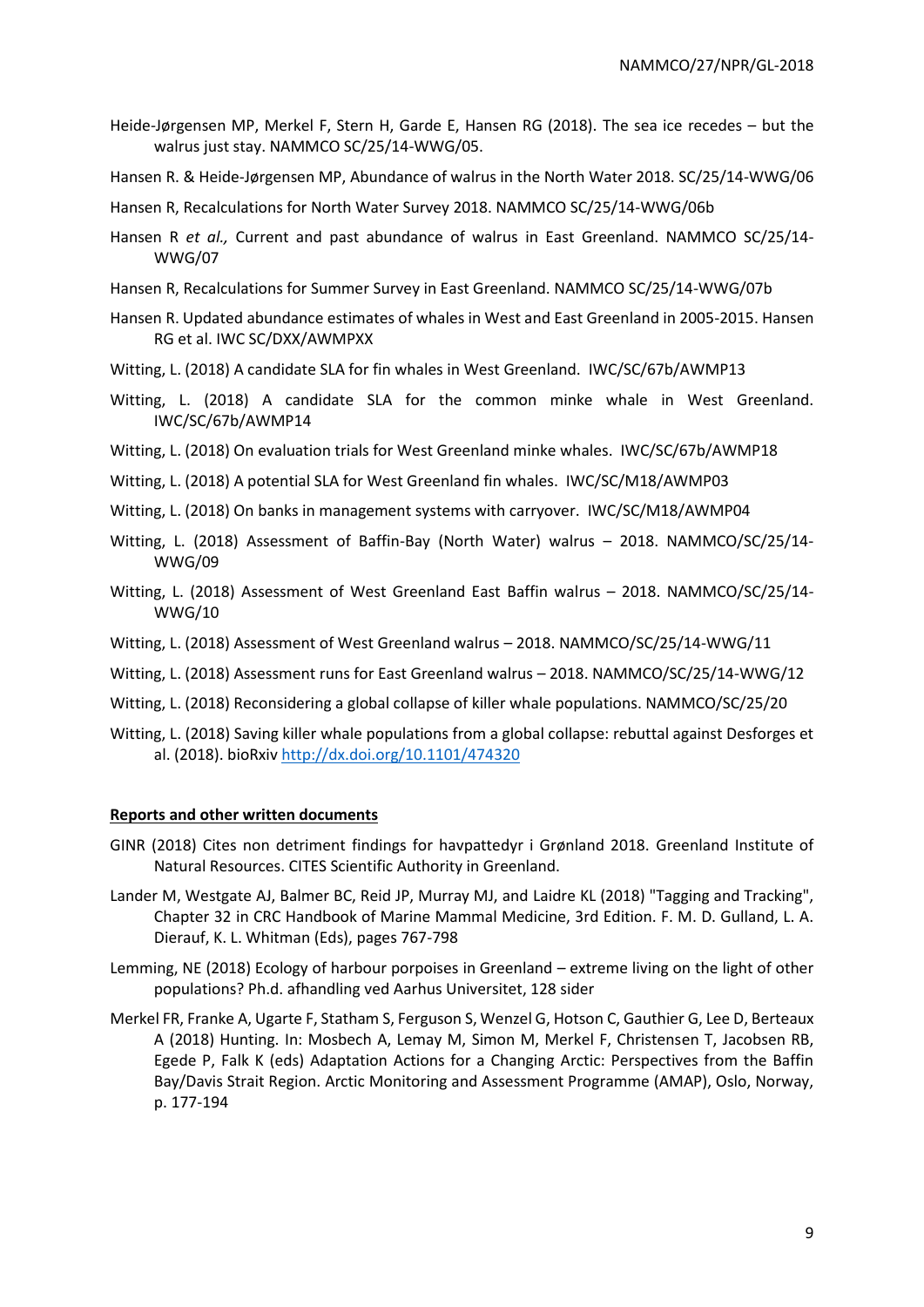- Merkel FR, Tremblay JE (2018) Living resources. In: Adaptation Actions for a Changing Arctic: Perspectives from the Baffin Bay/Davis Strait Region. Arctic Monitoring and Assessment Programme (AMAP), Oslo, Norway, p. 133-199
- Riget F, Mosbech A, Boertmann D, Wegeberg S, Merkel F, Aastrup P, Christensen T, Ugarte F, Hedeholm R, Fritt-Rasmussen J (2019) The seas around Greenland: An environmental status and future perspective. In: Sheppard CRC (ed) World Seas: Ecological Issues and Environmental Impacts Volume I: Europe, the Americas and West Africa. Elsevier, Inc., Cambridge, MA, USA, p. 45-68. 978-0-12-805068-2
- NAMMCO (2018). Report of the 25th Scientific Committee Meeting, 13-16 November, Norway
- NAMMCO (2018) Report of the NAMMCO Scientific Working Group on Abundance Estimates. Available at https://nammco.no/topics/sc-working-group-reports/
- NAMMCO (2018) Report of the NAMMCO Scientific Working Group on Walrus, October 2018. Available a[t https://nammco.no/topics/sc-working-group-reports/](https://nammco.no/topics/sc-working-group-reports/)
- NAMMCO (2018) Report of the NAMMCO Global Review of Monodontids. 13-16 March 2017, Hillerød, Denmark, Available at https://nammco.no/topics/sc-working-group-reports/
- Rosing-Asvid A, Dietz R (2018) Telemetry Tracking ringed seals from Northeast Greenland to describe their distribution in relation to future oil-exploration activities in the area. A study is under the Northeast Greenland Environmental background study program for the Strategic Environmental Impact Assessment.
- Rosing-Asvid A, Zinglersen K (2018) Telemetry tracking the first year of harp seal pups born in the Greenland Sea - To describe their distribution in relation to future oil-exploration activities in the area. A study is under the Northeast Greenland Environmental background study program for the Strategic Environmental Impact Assessment.